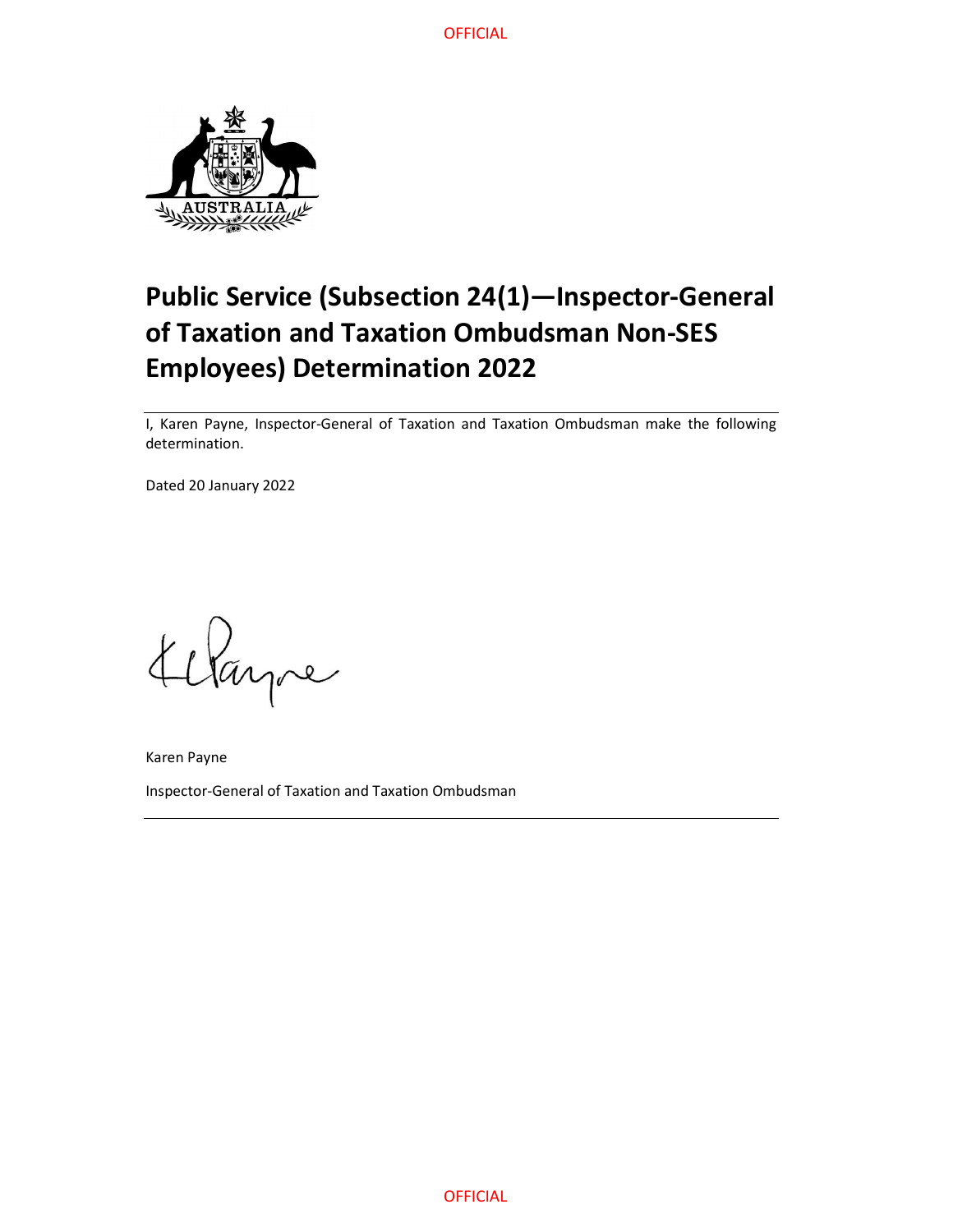# **Table of Contents**

| Schedule 1 - Annual adjustment - Salary and allowances from 22 January 2022 3 |  |
|-------------------------------------------------------------------------------|--|
|                                                                               |  |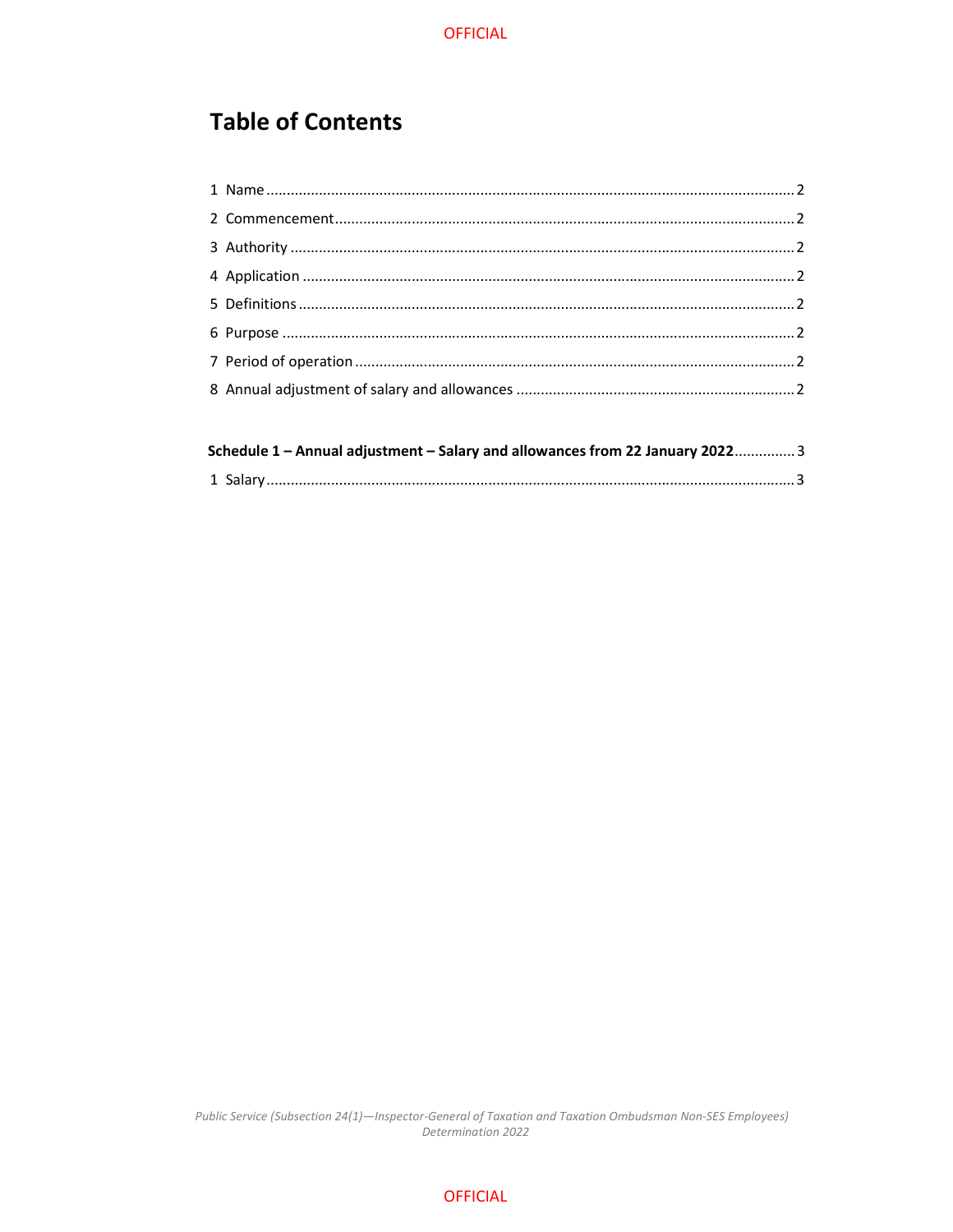### 1 Name

 This determination is the Public Service (Subsection 24(1)—Inspector-General of Taxation and Taxation Ombudsman Non-SES Employees) Determination 2022.

#### 2 Commencement

This determination commences on the date it is signed.

#### 3 Authority

This determination is made under subsection 24(1) of the Public Service Act 1999.

#### 4 Application

 This determination applies to non-SES employees employed in the Inspector-General of Taxation and Taxation Ombudsman under the Public Service Act 1999 who are covered by the Inspector-General of Taxation Enterprise Agreement 2018-2021.

### 5 Definitions

In this determination:

Inspector-General of Taxation Enterprise Agreement 2018-2021 means the enterprise agreement approved by the Fair Work Commission on 15 January 2019 and known as the Inspector-General of Taxation Enterprise Agreement 2018–2021.

#### 6 Purpose

 The purpose of this determination is to adjust employees' salaries and allowances for which they are eligible under the terms of the Inspector-General of Taxation Enterprise Agreement 2018- 2021.

### 7 Period of operation

This determination is in force for the period:

- (a) beginning at the start of the day this determination commences; and
- (b) ending at the earlier of the following:

(i) the start of the day that an enterprise agreement made in accordance with the Fair Work Act 2009 that covers the employees and replaces the Inspector-General of Taxation Enterprise Agreement 2018-2021 commences operation;

 (ii) the start of the day that another determination under subsection 24(1) of the Public Service Act 1999 that applies to the employees and revokes this determination comes into force.

#### 8 Annual adjustment of salary and allowances

(1) Employees' salaries are adjusted by 1.9%, with effect from 22 January 2022.

 (2) The adjustment is to be calculated based on the salary immediately before the adjustment under subsection (1).

(3) Schedule 1 has effect.